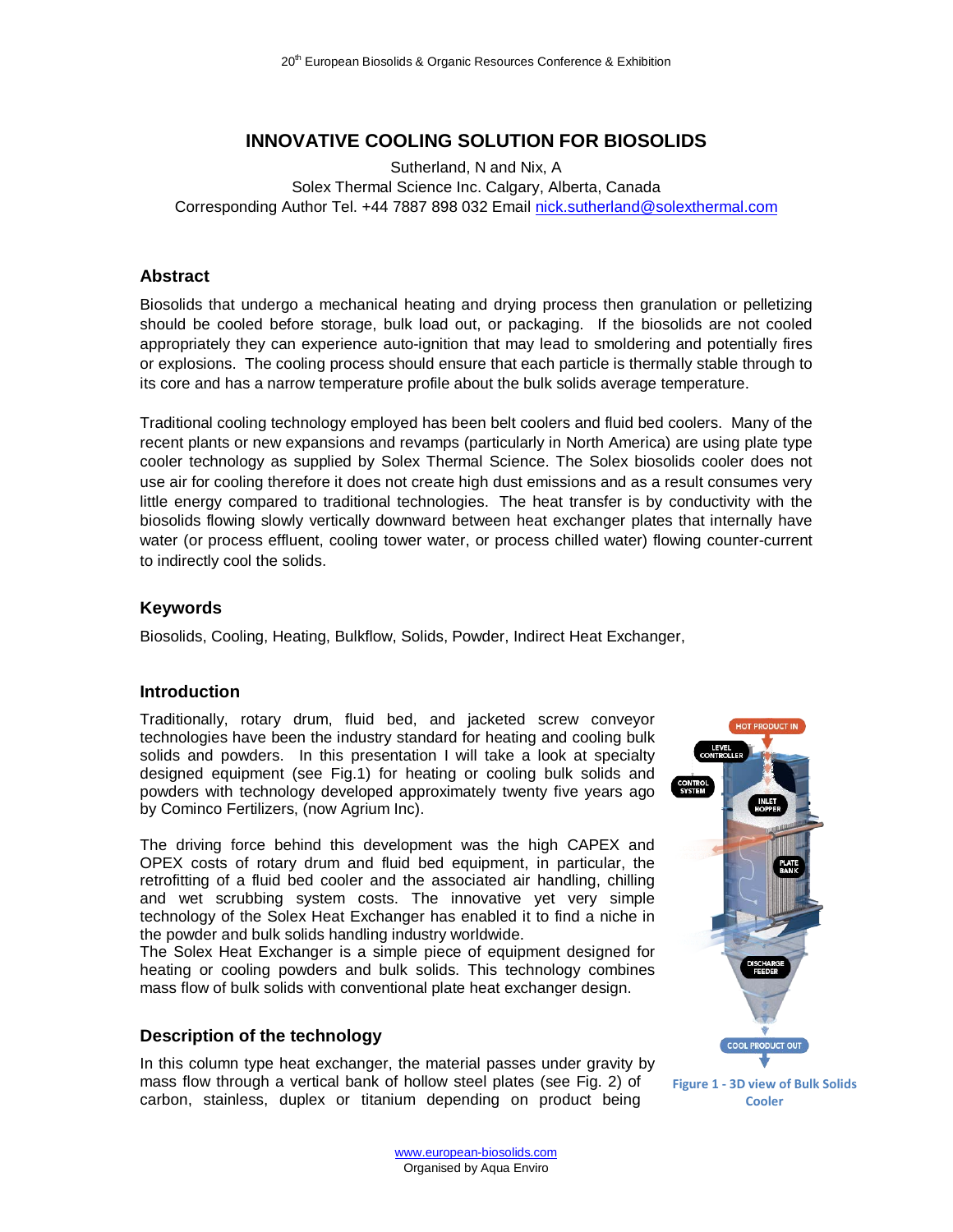handled. For cooling applications, water or glycol/water mix is circulated through the plates. For heating duties, steam is commonly used, but hot water or heat transfer oil can also be used. The plates have welded connections to inlet and outlet manifolds. As with conventional liquid or gas exchangers, the heat transfer fluid and product flows are counter-current to gain greater thermal efficiency. Below the plate bank is a mass flow discharge device which creates true mass flow

and also controls the material flowrate (and thus residence time) through the exchanger. The following are typical discharge devices available dependant on the specific material flow characteristics;

- Vibratory feeder (fixed vanes)
- Rotary valve<br>- Circular feede
- Circular feeder
- Gate feeder (variable opening)
- Screw feeder (variable pitch/section)

The material moves slowly through the unit to create sufficient residence time to achieve the required heating or cooling. The slow material movement ensures that there is no attrition and thus no dust formation or product degradation. The unit is always full of material when it is in operation to ensure effective heat transfer control, prevent condensation formation and mitigate wear on the plates. A level control system ensures that the unit operates at its optimum configuration. Indirect



**Figure 2 - Exchanger Plate with true counter-flow water**

heat exchange, a feature of this heat exchanger, offers several advantages over the rotary drum and fluid bed type coolers that use air in direct contact with the product. These advantages include:

- No air handling requirements -- Eliminates emissions.
- Gentle product handling -- No product degradation, low abrasion, mass flow design.
- Low operating cost -- Substantial reduction in operating costs as the only drives required are for a water pump and outlet device.
- Low installed capital cost -- Much simpler system without ancillary equipment such as fans, scrubbers, or ductwork.
- Low space requirement -- Equipment is compact and operates by means of gravity flow resulting in a small 'footprint' which makes it easier to install into restricted space in an existing plant.

Heating or cooling a powder or a bulk solid material is a common step in many process industry plants. While heating of a product with the Solex technology is limited to around a maximum of around 230<sup>°</sup>C (with oil) or 650<sup>°</sup>C (with air), cooling capacity is much higher with material inlet temperatures of over 2,000 $\mathrm{^0C}$  already experienced and successfully cooled in products such as carbon black and graphite.

Cooling is generally one of the final steps in the process and frequently follows drying. The process industry is very diverse and there are countless situations where heating or cooling is required. Powders and bulk solids must often be cooled prior to conveying and packaging to allow safe handling and storage or safe loading into rail cars trucks or ships. Many bulk solid materials are also hygroscopic (i.e. fertilizers, sugar, biosolids etc.) and must be cooled before storage to prevent moisture absorption from the ambient air and thus mitigate the possibility of agglomeration (lumping and caking) – an example is described in the following pages.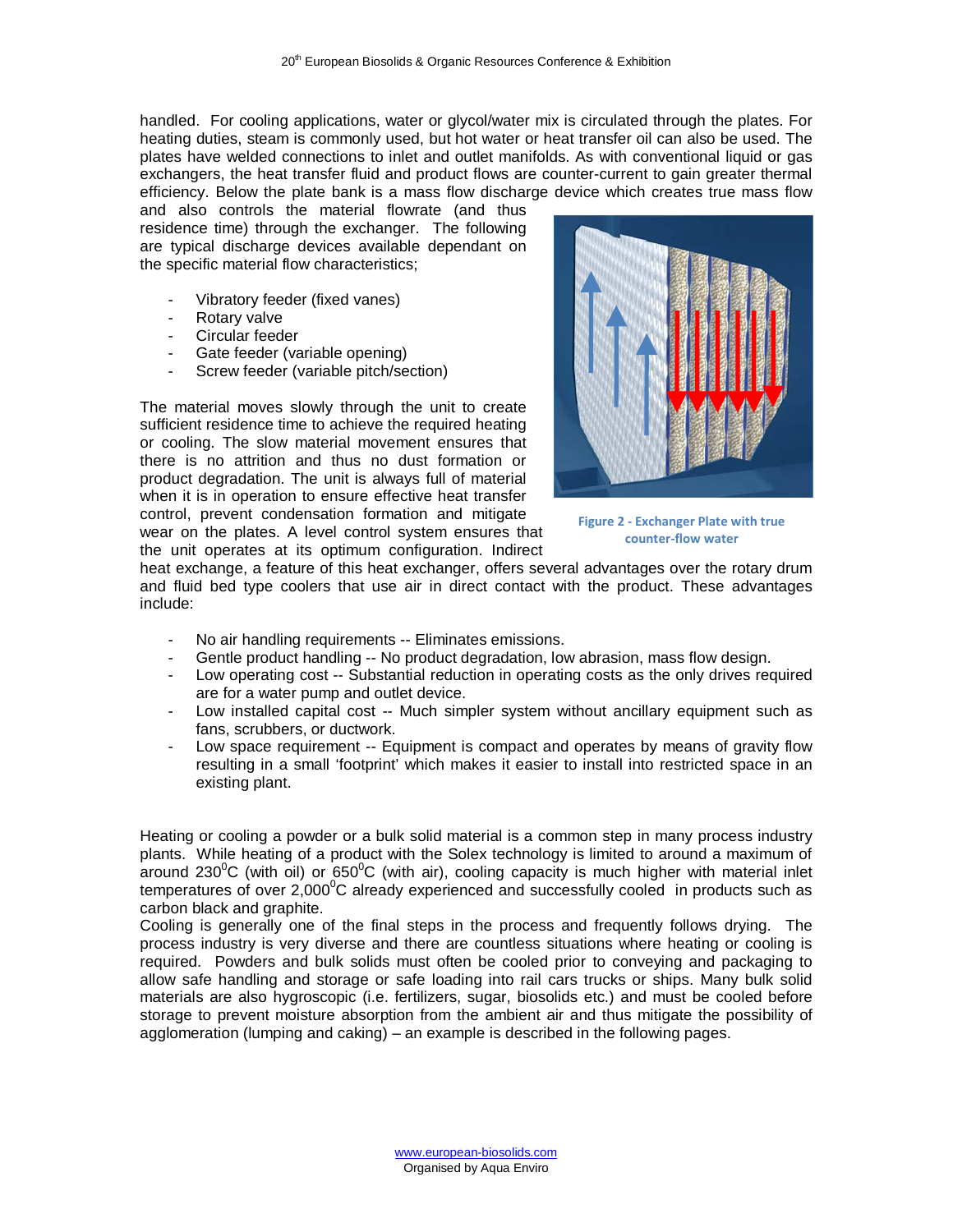## **Problems facing the powder and bulk solids industry**

Some of the problems the powder and bulk solids handling industry is faced with using traditional cooling and heating technology can be described as follows:

- Emissions -- Powder and bulk solids manufacturing facilities are recognized as having relatively high air emissions. Permissible limits of emissions from stacks are being reduced around the world. The major sources of emissions are from prill towers, granulators, dryers, furnaces and air coolers Rotary Drum and Fluid Bed).
- High retrofitting costs for fluid bed coolers and drum coolers This occurs particularly in providing or upgrading air handling systems and the wet scrubbing system associated with it.
- Quality issues -- It is important to have effective cooling of powder and bulk solids prior to storage or packaging. Many powders and bulk solids have a tendency to cake in storage if they are stored at elevated temperatures. If the product is not effectively cooled it can lead to rejection of the product by customers, create production loss, or it can cause a decrease in potential production capacity.
- Increasing production (debottlenecking) -- When retrofitting existing plants, space is at a premium, which makes it difficult to install large equipment. In addition, new equipment imposes extra loads on plant utilities which significantly increases overall power consumption. In the case of rotary drum or fluid bed coolers, the fan motors do draw high electrical loads. It may also require upgrading of the electrical distribution system and finding space in a frequently overcrowded MCC room.
- Installation costs of new equipment can be very high -- Standard cooling and heating equipment such as rotary drums, fluid bed coolers, water-cooled trays and screw conveyors have relatively high installed capital costs. In some cases, there is the need for associated pollution control equipment which increases costs.
- Operating costs -- Large horsepower fans used in fluid bed coolers and drum coolers have high associated operating costs both in energy usage and maintenance.

### **Solutions offered by the new technology**

The new technology offers effective solutions to all of the above-mentioned problems that are normally associated with heating or cooling powder and bulk solids.

- Emissions -- Changing to a Solex Heat Exchanger eliminates emissions from the cooling step as it does not use air in direct contact with the product. As such, there is no need for pollution control equipment and tight emission limits can easily be met.
- High retrofitting costs for fluid bed coolers and drum coolers -- The heat exchanger requires minimal ancillary equipment. Therefore, it provides a cost-effective solution in comparison to drum or fluid bed cooling equipment.
- Quality issues -- The heat exchanger provides efficient heat transfer performance incorporating mass flow design without product degradation or abrasion. For cooling applications, the product is cooled by indirect heat transfer with water-cooled plates allowing for low product temperatures even in hot summer months. Lower temperatures provide safe handling and packaging as well as preventing caking or lumping of material in storage.
- Increasing production (debottlenecking) -- The only significant utility that the Solex Heat Exchanger requires is cooling water, (for cooling), or steam, hot water or oil, (for heating). In both cases, the heat transfer load is relatively low. In cases where cooling water is required, existing cooling towers are usually sufficient to accommodate the extra load.
- Installation costs of new equipment can be very high -- Due to simple vertical construction and it's modular design, this heat exchanger can be erected in a timely and cost effective manner while existing plant is in operation. Without the need for ancillary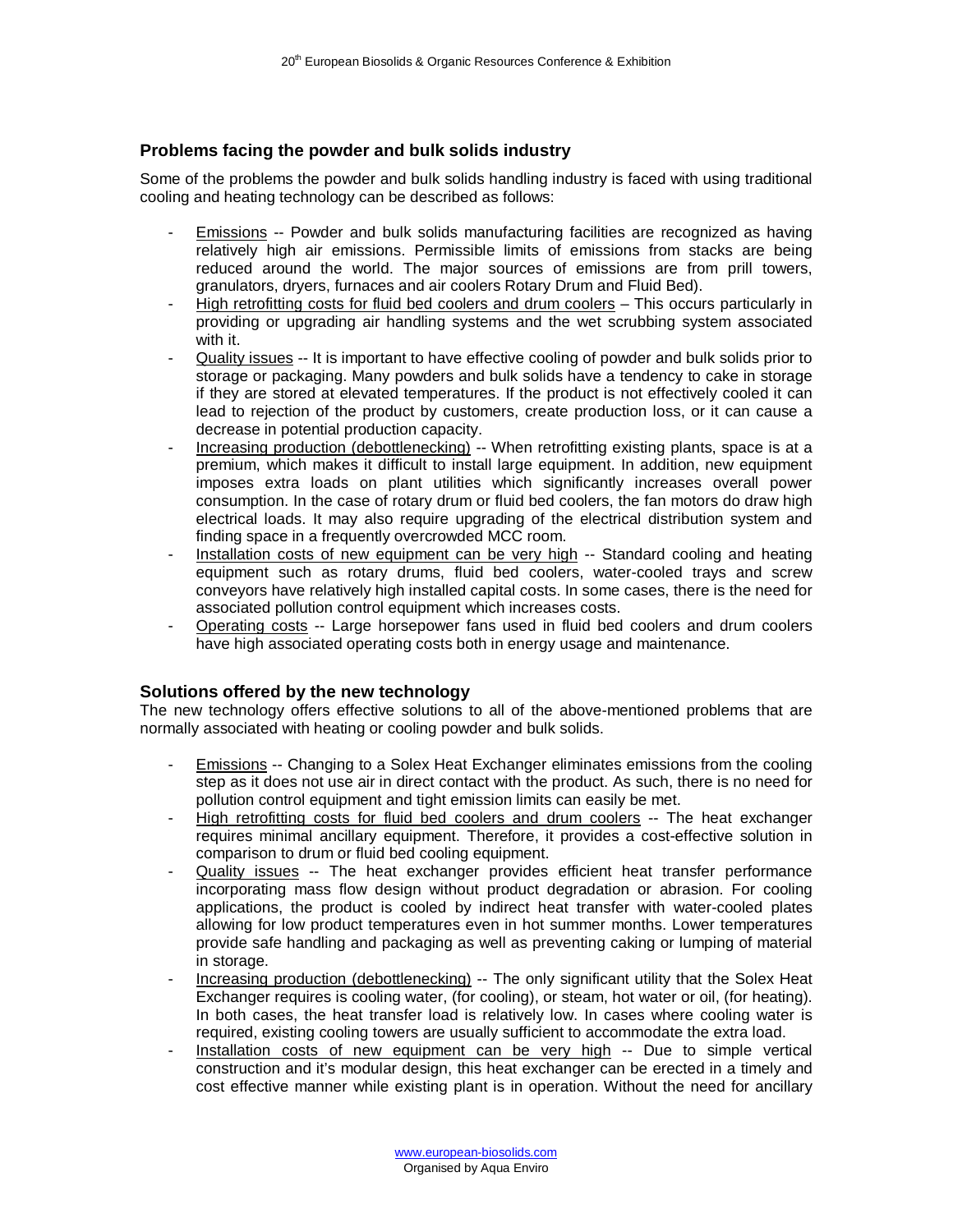equipment, the unit can offer considerable savings when installed in a new or existing facility.

Operating costs -- The only power consumption associated with operation of this heat exchanger are the drive(s) for the cooling water pump and possibly the discharge feeder. These drives yield a very low annual electrical (and maintenance) cost in comparison to a fluid bed cooler or drum cooler.

#### **Cooling of Sludge Pellets to mitigate combustion during storage and transport**

Sludge Pellets (and certain other pelletized/granulated bio-solids) can spontaneously combust in certain environmental conditions. In addition to the heat applied for the drying process, the material can further self heat leading to ignition and a slow burn which may be accelerated with the ingress of uncontrolled additional air into the process and in some circumstances can cause explosion (explosions and fires in dryers and associated processing plant have occurred in the UK, Europe and North America). One of the current recommendations from within the industry (and government bodies i.e. UK HSE) for mitigating the possibility of fires and explosions is to cool all the product below 38<sup>0</sup>C (~100<sup>0</sup>F) with an average temperature less than 35<sup>0</sup>C (95<sup>0</sup>F)

before sending to final storage, load-out or packaging.

.

A further potential problem with storing sludge pellets at elevated temperature is the likelihood of moisture attraction due to its hygroscopic nature, this along with any small amount of dust present can lead to the finer dust particles bonding the pellets together causing agglomeration/caking and result in bridging within the silo and thus blockages at discharge points.

Low levels of moisture can also be present in both the air and product at the discharge point from the dryer. Moisture is the number one enemy for many hygroscopic materials (i.e. Fertilizers). The



**Figure 3 - Critical Relative Humidity / Dewpoint**

challenge is to find the right way to keep moisture out of the cooler and to still offer an economical cooling solution. For this reason it is necessary to understand exactly where the moisture comes from:

- Moisture in the product (usually 5% to 8% but can sometimes be as high as 10%)
- Moisture in the air coming in with the product (more challenging are applications in hot and humid countries like India etc.)

With the above and in conjunction with incorrectly chosen temperature profiles in the cooler

• Condensation on the plates is created with the consequence of dust accumulation, reduced thermal performance, caking and finally plugging of the cooler.

However with a clear understanding of the science, the condensation mechanism is predictable and can be eliminated to achieve long on-stream time without the need for cleaning.

As previously stated, bio-solids can be hygroscopic, in other words product will absorb moisture from the surrounding atmosphere when the vapour pressure of the air is greater than that of the product. Conversely, water transfers from the product to the surrounding air when the vapour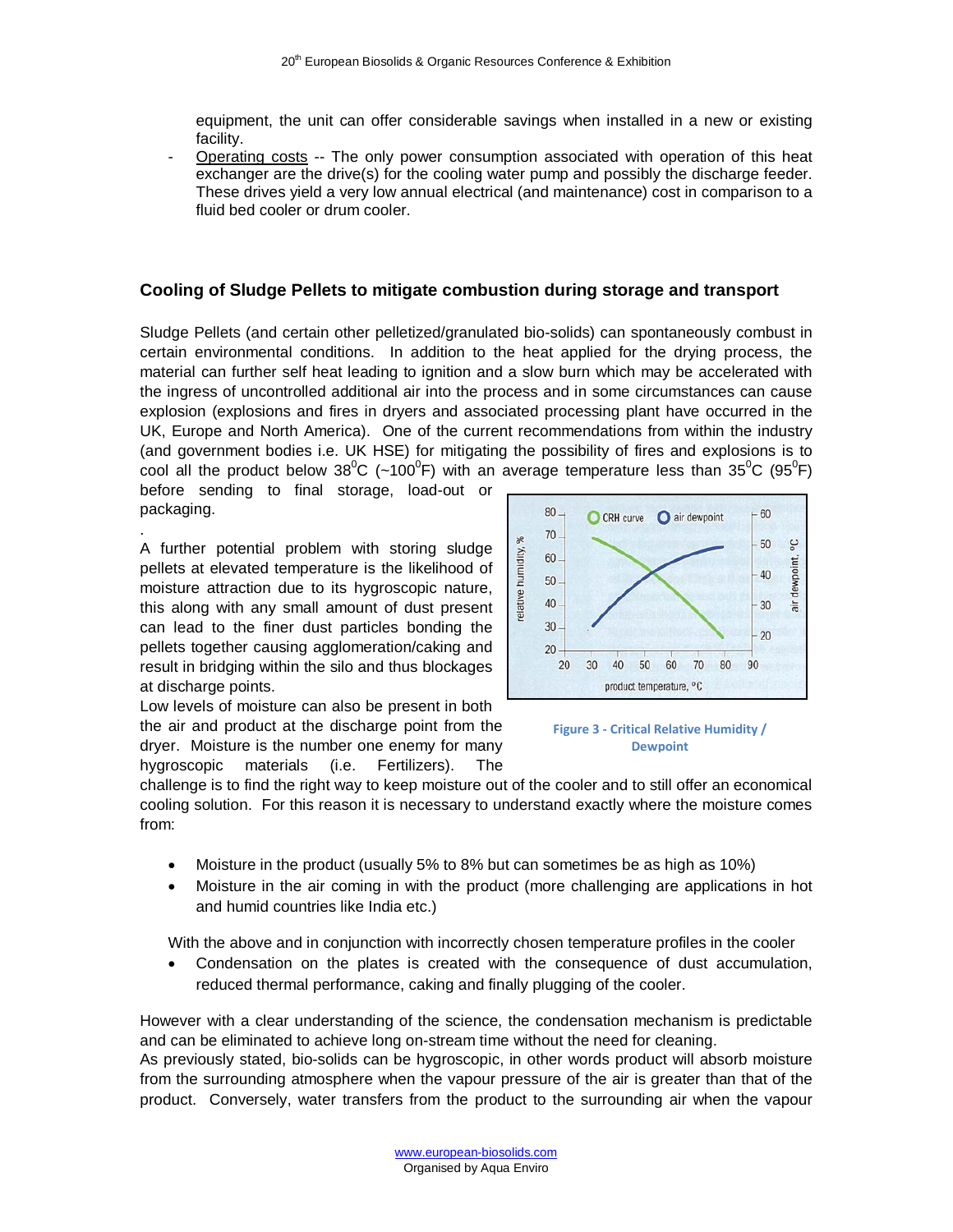pressure of the air is lower than that of the product. The tendency for moisture to migrate either from the product to the air, or from the air to the product is defined by the critical relative humidity of the product. A typical critical relative humidity curve for a product is illustrated in Fig 3 above. The first observation that we can draw from this graph is that the critical relative humidity changes with temperature. So in a heat exchanger, the product cools as it passes through the exchanger, therefore the vapour pressure of the product decreases as the product moves through the exchanger and corresponding to this, the dew point also decreases. This gives us the scientific method of predicting the dew point at each point through the exchanger. This is shown in the example below (Fig 4.) where product temperature and the dew point under equilibrium conditions are plotted as the product flows through the exchanger.



From this graph we see that the dew point falls as the product cools down, we can take advantage of this by selecting water temperatures that follow the dew point line. This shows that at the top of the cooler the water needs to be warmer to prevent condensation but progressively cooler water can be used as we move lower in the exchanger, with the coldest water at the bottom. This allows

**Figure 4 - Product Temperature and Dew Point through Heat Exchanger**

using the most efficient counter current design for the cooler.

Additionally by injecting small amounts of air with a lower dew point helps to decrease the dew point of the entrained air and enables the use of lower cooling water temperatures

Solex has developed its own proprietary design software called ThermaPro $^{\circledR}$  which continues to be improved through ongoing application experience and internal R&D leading to better understanding of product CRH curves. Thus ThermaPro® allows us to exactly predict the product temperature profile throughout the cooler for each type of product and thus design a cooler in the most economical way:

- 1. Water Temperature**:** the water temperature profile needs to be carefully selected based on the hygroscopic characteristics of the fertilizer.
- 2. Counter Flow Design**:** true counter flow design is required on the water side to parallel the dew point curve to maximize thermal efficiency. To take advantage of this, the fluid connections to the plate are at the top and bottom. This arrangement is shown in Fig 5 opposite.



**Figure 5 - Exchanger Plate showing counter-flow water**

3. Temperature Controlled Water Supply**:** the cooling water temperature needs to be controlled at the inlet and outlet of the plates to ensure that the desired water temperature profile can be maintained under different operating conditions including start up and shutdown.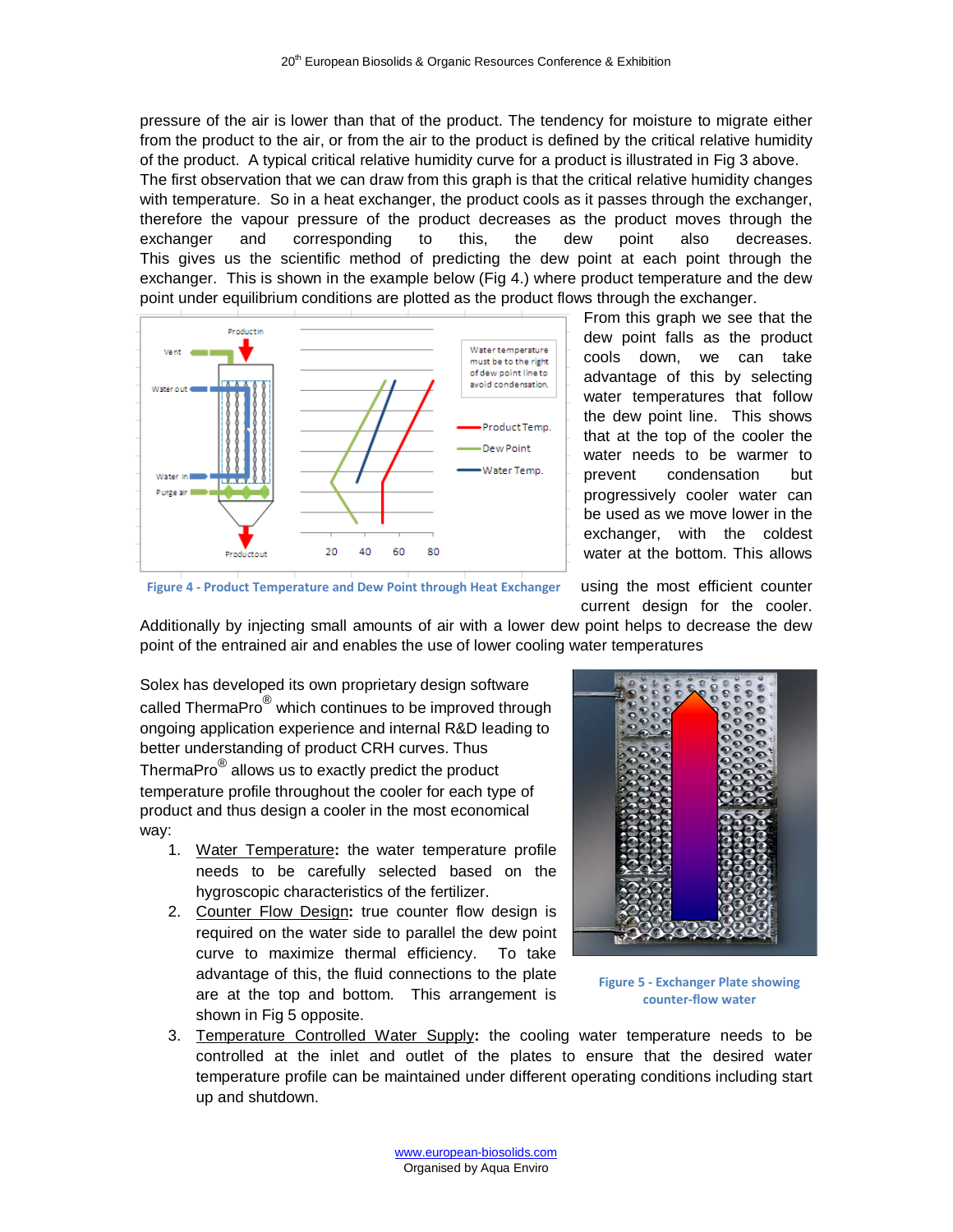- 4. Purge Air: a purge air system to inject small amounts of air can help to lower the dew point in the product cooler to allow lower water temperatures to be used and improve the thermal efficiency. Depending on the ambient conditions, use of ambient air is often sufficient or conditioned air for particularly hot/humid climates.
- 5. Venting: Although the amount of air injected is small good venting and removing of the moist air is essential. Most times the connection to the plant dedusting system is sufficient or even a single filter sock design.
- 6. Insulation: evaluation of the dew point of the air in the product cooler may show that condensation will occur on the inside wall in some parts of the cooler which may lead to caking. Condensation can be prevented by insulating the cooler particularly at the inlet hopper and discharge cone/device.
- 7. Comprehensive Instrumentation: comprehensive instrumentation for the product, water loop and purge air is required so that the information is available to optimize the performance of the exchanger under varying operating conditions.

Experience with the Solex Bulk Solids Cooler in challenging conditions such as cooling hot urea granules in a humid climate in India, has shown that with the correct combination of water temperatures and purge air, long term, reliable cooling can be achieved.

#### **New opportunities for the technology**

In recent years energy conservation has become of great importance for both economic and environmental reasons and this technology lends itself very well to energy recovery in several industrial processes. With the development of our High Temperature (> 400  $^{\circ}$ C) units which can cool product from over 2,000  $\mathrm{^0C}$  (carbon black, graphite etc.), At these elevated temperatures there is an opportunity to recover valuable energy in the form of hot water, thermal oil or even air (flue gases) which can be utilised for preheating combustion air, providing pressurised hot water for flash steam and also for preheating of raw materials as shown in Fig 6.



**Figure 6 - Two examples of energy recovery, left - drying/heating of bulk product and right recovery of energy to generate pressurised water (for flash steam) through cooling of bulk product.**